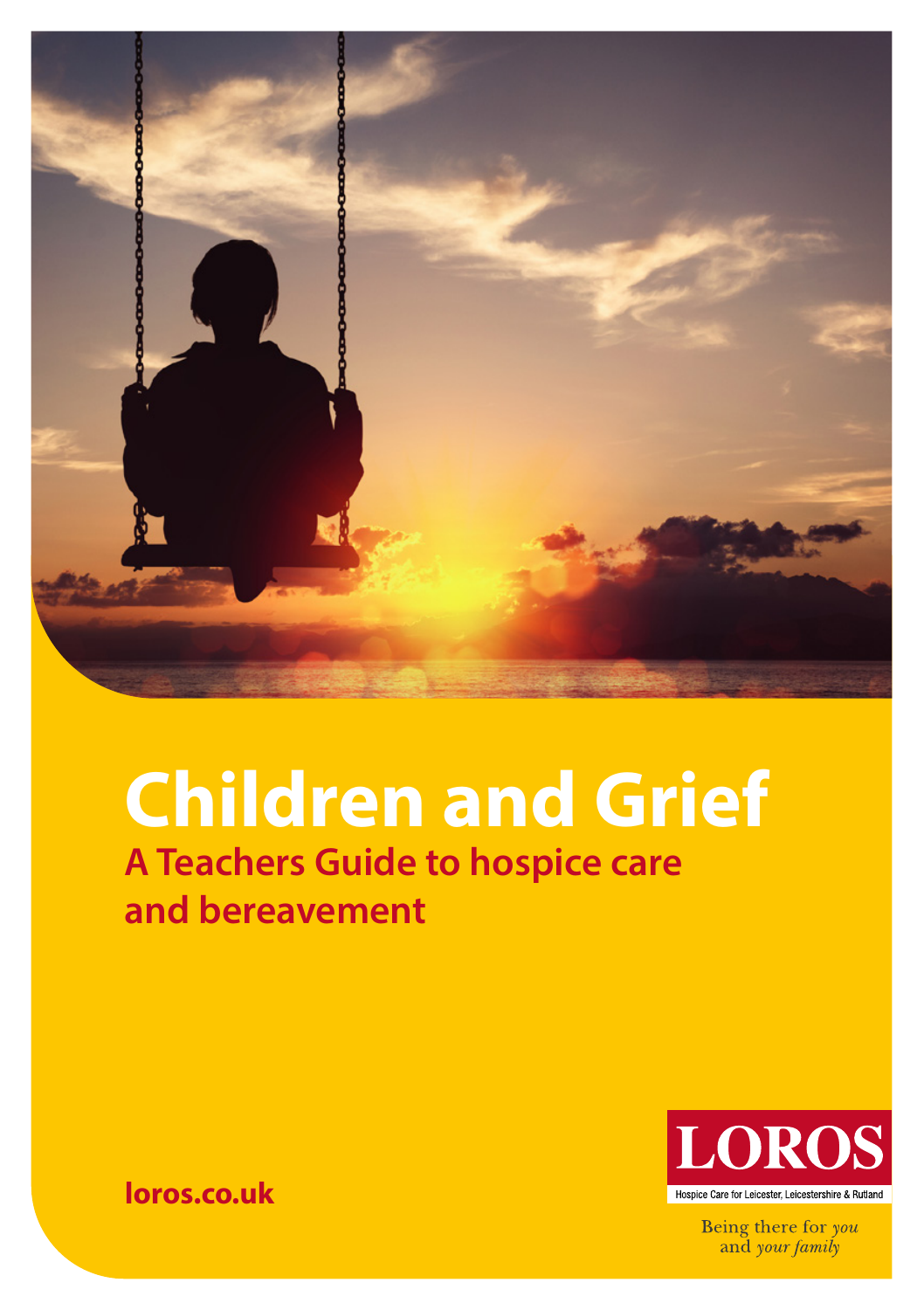# **What is a Hospice?**

**A hospice is a special place which provides palliative care - care for people with life limiting illnesses, focussing on giving them the best possible quality of life. A hospice provides support for carers and family members, in the form of counselling.** 

Every year, LOROS Hospice provides vital care to over 2,500 people with terminal or life-limiting illnesses, as well as providing support for many of their loved ones. From managing someone's pain, to looking after their emotional, spiritual and social needs, hospice care supports the whole person, helping them to live their life to the full.



"You matter because you are you and you matter until the last moment of your life. We will do all we can, not only to help you die peacefully but to live until you die."

- Dame Cicely Saunders, founder of the UK hospice movement

Grief is a natural reaction to loss and each person has their own unique and individual experience. There is no right way to grieve. You may experience going through many different feelings or you find your thoughts and concentration fluctuate, leaving you feeling confused. You may feel some immediate relief. There can be good days and bad days and ups and downs. This is a normal response to loss.

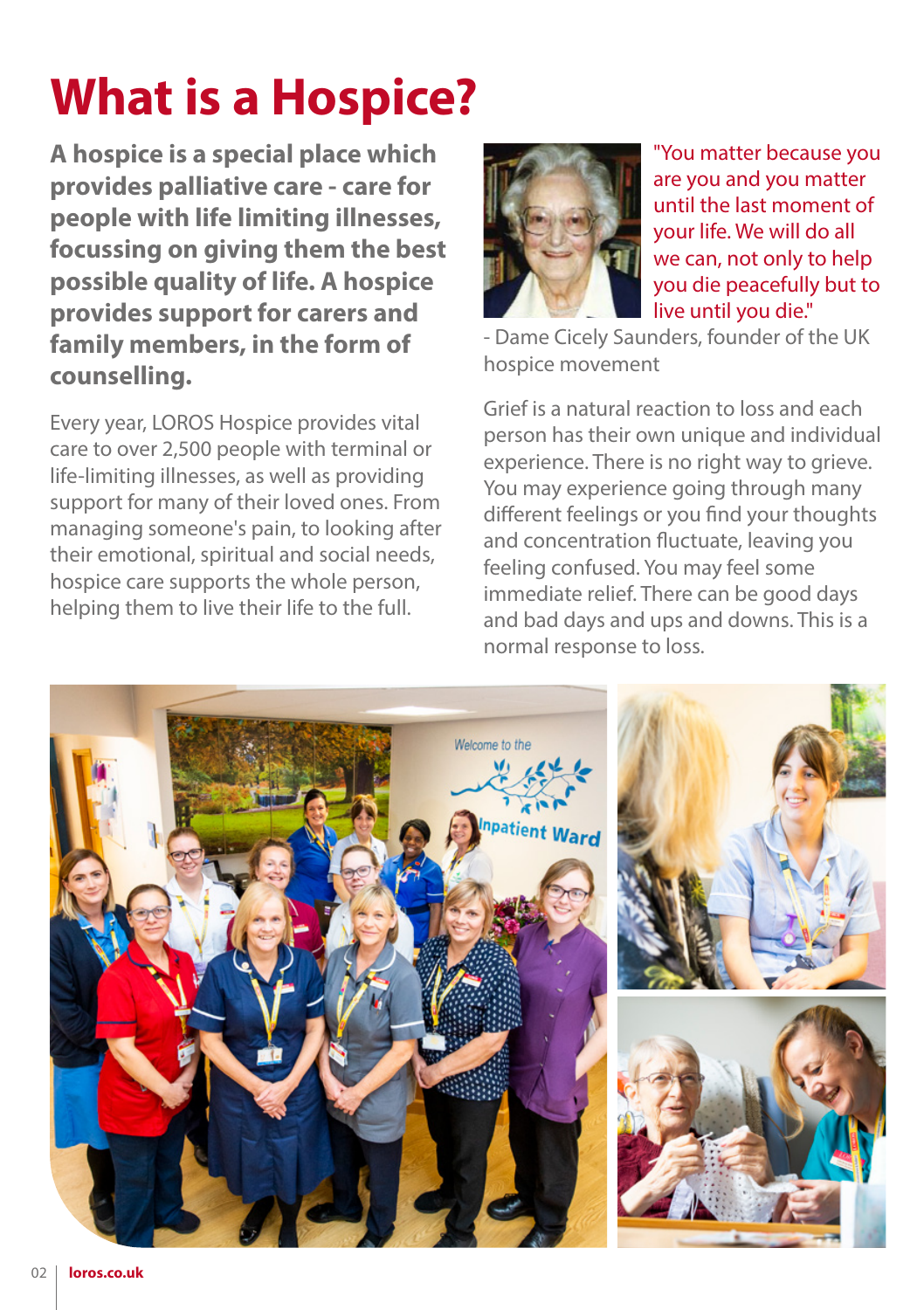# **How can we talk about grief and bereavement in school?**

**Bereavement is something that we all experience at some point in our lives. One study found 92% of young people will experience a significant bereavement before the age of 16 years.** 

The death of someone close to you is the most difficult experience anyone has to face. For children, who may not have had to face the death of someone close to them before, the strong feeling that they experience may make them confused, frightened, and lonely making them feel different from their peers.

Schools which are committed to being prepared, supportive and informed around bereavement can play a significant, positive role in helping children to learn about and deal with loss.

Talking about the feeling of grief and loss is a difficult but vital conversation to have with children. This conversation provides bereaved children with a better understanding of their own feelings and will help them to feel less alone. It will also help prepare any children who may experience loss in the future, and it will enable children to better understand and support their peers.

#### **What do we do if our Parents/ Guardians don't want us to talk about death?**

You may experience some resistance from the parents/guardians who feel that this topic of end of life care, death and dying to be too mature a topic for their children. This is common and we at LOROS want to support you to have these difficult conversations.

Our staff are trained to deliver talks in an age appropriate manner and always tailor what they are saying to suit the audience they visit. We can visit the school to talk to parents in advance of the fundraising events or assemblies if this will help to alleviate any concerns they have. Our staff are happy to also speak to individual parents via the phone or email prior to a visit.

**We can offer teacher training sessions with our counselling team which will help to boost your confidence in discussing this issue.** 

These can be booked by contacting the hospice on **0116 231 3771**, and are free of charge.

Email **[carolinerogers@loros.co.uk](mailto:carolinerogers@loros.co.uk)** to find out more.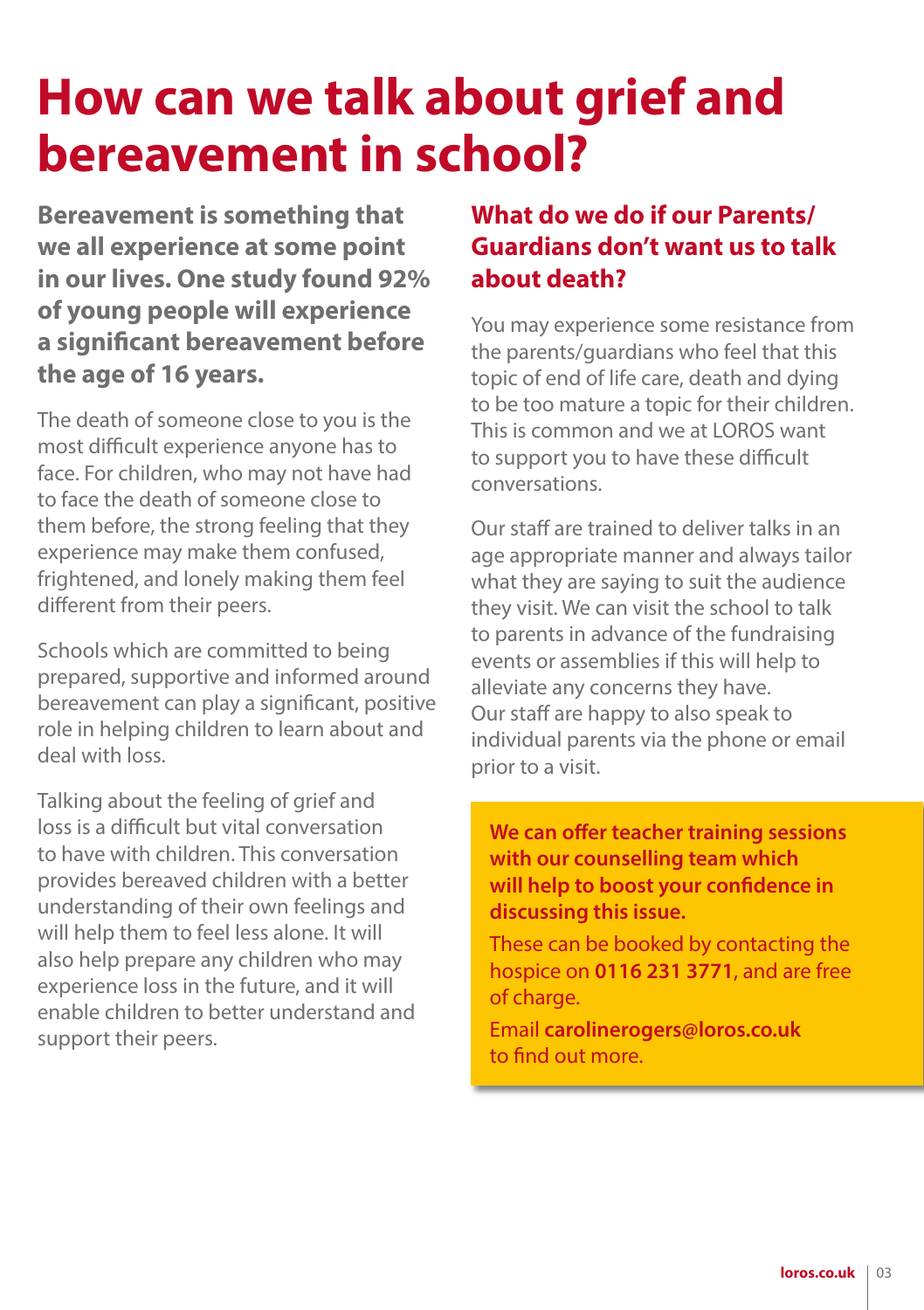#### **What can you do?**

- 1. Let parents/carers know in advance that children will be discussing the issue of loss and bereavement and allow them an opportunity to raise any issues or concerns they may have.
- 2. Ask parents/carers to alert the school to any experiences their child has that might make this area particularly difficult for them – for example a bereavement, or someone in the family with serious illness and anticipating loss.
- 3. Also ask children/young people themselves as they may not want to be excluded from activities with their peers. It can be helpful to sensitively check in with them how this can be possible.
- 4. Introduce mindfulness activities into your classroom. Meditation, colouring, or yoga are good examples. Check our Cosmic Kids Yoga on YouTube and Twinkl's vast array of mindfulness activities to help with this.
- 5. Encourage children/young people to talk about their own experiences.
- 6. Give children/young people information on what to do if they want to talk more about their feelings (e.g. Who to talk to, time out cards etc.)

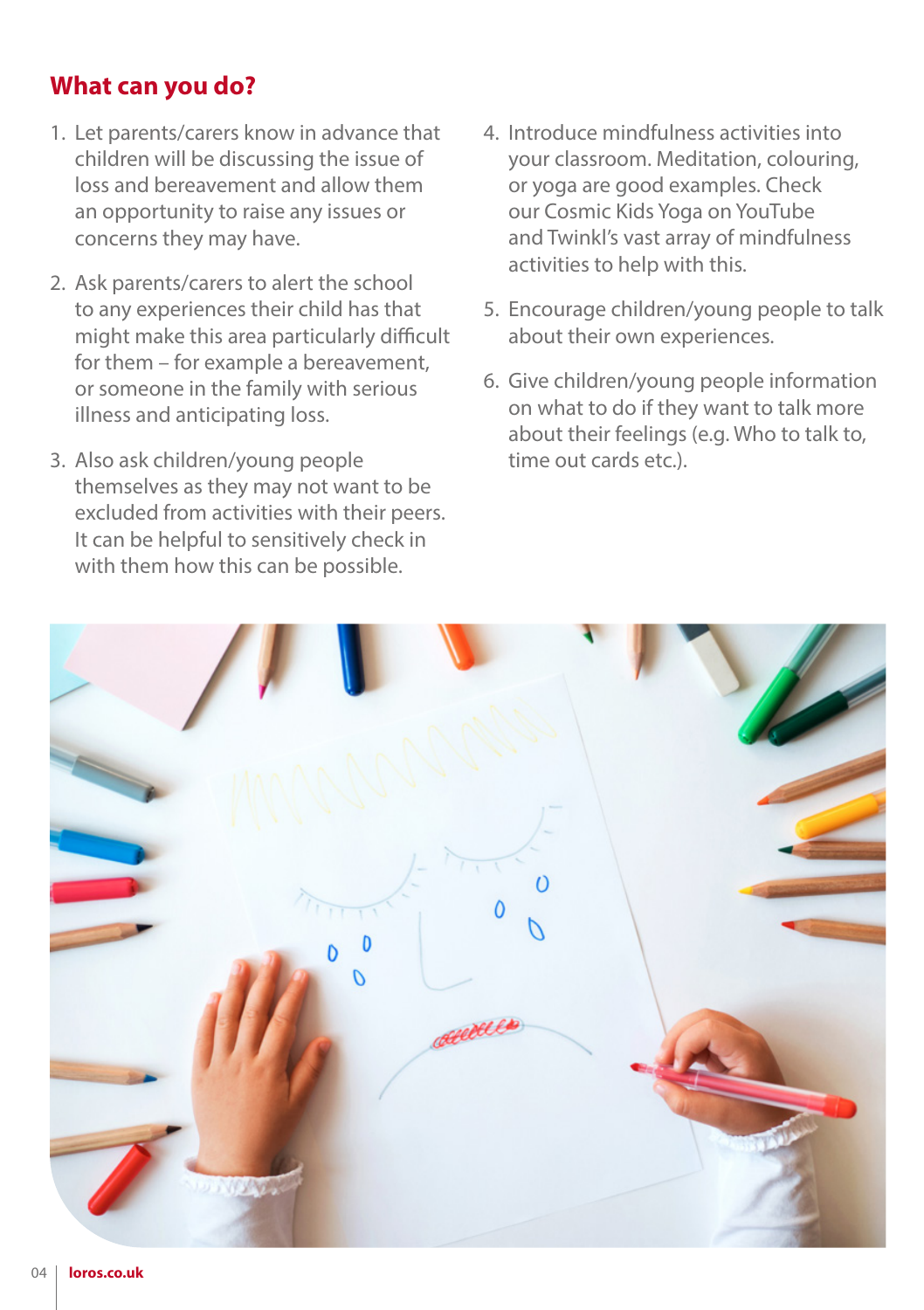# **How can I help a child or young person deal with grief?**

It is crucial that a bereaved child has the support and understanding of a trusted, emotionally available adult, when grieving family members may not be available as they would normally be. Often a teacher is the person a child will confide in. Here, we will outline some common emotions and ways of grieving that a bereaved child, may experience, as well as some pointers on how to support a grieving child, to give you a starting point in helping pupils who may have lost a loved one.

- Children may ask you difficult questions about death and dying and about their feelings. Be honest, simple and direct.
- For younger children, talking to them through play can help.
- Answer what you can carefully, with words you know they will understand.
- Children will show their feelings in lots of different ways. If they are feeling upset and cannot talk about something, they might show this by acting younger than they are, not sleeping or in physical symptoms such as tummy aches and headaches. They can become clingy and worry about other members of their family.
- Avoid long explanations which can confuse children and don't be afraid to use words like death, as saying that somebody has 'gone to sleep' can create sleep problems in the future.
- It is ok to say 'I don't know'.
- Encourage them to express their feelings openly. Listen to what the child is trying to tell you verbally or through their behaviour and respond according to the child's need. Children often express their grief through play.
- Try to avoid telling them how he/ she should feel. You should accept the emotions and reactions the child expressed. Make sure they feel safe to cry and that they know it is perfectly normal.
- Children need reassurance about myths and fantasies they may have. They may not be able to express these, so need reassurance that death is not contagious and the death of one person does not mean everyone is going to die soon. They also need reassurance that there is nothing they have said, thought or done that could have caused the death.
- Routine gives children much needed stability in a huge time of change and school is a major part of their daily routine. Keep their school routine as consistent as possible, but also make sure there is somewhere quiet for them to go to in school if they need to. Remember to talk about the person who has died. Children may not take the lead and often take their cues from adults. They may need help keeping memories of the person, so encourage them to share memories of their loved one.
- It is important to remember that there is no 'right' way of feeling when someone close to you dies. Everyone feels their loss differently and not every child will react the same to a bereavement.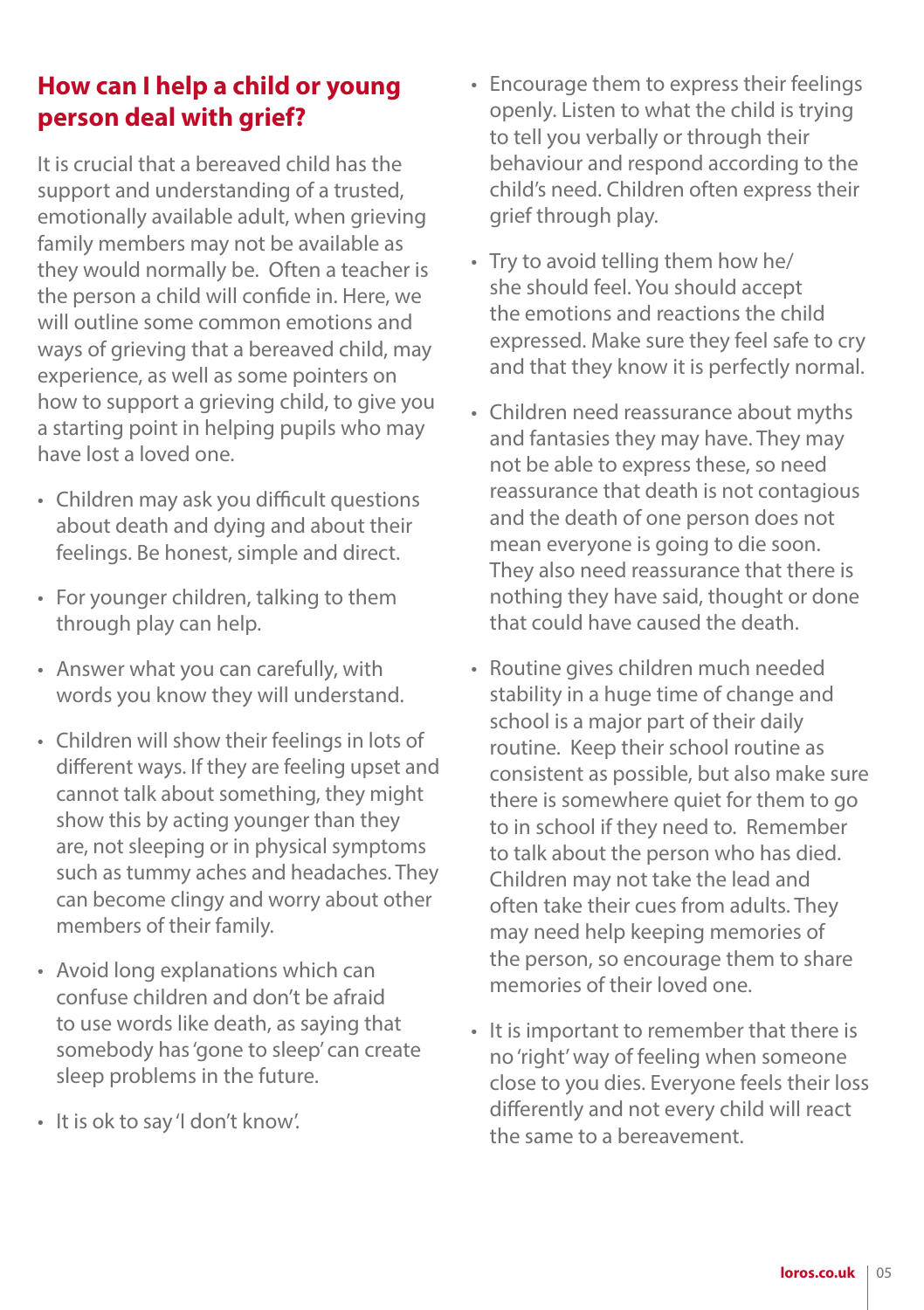#### **What are the common emotions children experience when grieving?**

The feelings a bereaved child could experience may be like a rollercoaster of strong emotions. At first, they may feel numb and empty or even believe that the person they loved will come walking back through the door.

**Anger** – It is natural for a bereaved child to feel angry, they may ask "why has this happened to me?" They may feel that it isn't fair that the person they love has died, they may even feel angry at the person who has died. This is a normal reaction.

**Anxiety** – A bereaved child may feel anxious about being separated from other people in their life. They might not want to be left on their own. Talking about this may help.

**Relief** – As part of the grieving process it is not unusual to feel a sense of relief that the person that they love has died. It may be that they were very ill and in a lot of pain.

**Depression** – The bereaved child might not see that depression is not a weakness. It's part of saying goodbye to someone they care about. It may make them feel like there is no point in anything anymore.

**Sadness** – When an important person in your life dies you can feel overwhelming sadness. A sadness more painful and profound than you have ever felt before. Sadness is a normal feeling in the grieving process, part of learning to adapt to life without that person in it.

**Loneliness** – Grief can be very isolating. Even though the loss may be shared, each person's grief is unique. It can be normal to feel alone even when surrounded by other people who care. You may feel nobody understands and feel different from others around you.

**Guilt and blame** – When someone dies a lot of people feel guilty and blame themselves for various reasons. It's important that a bereaved child understands that they need to be kind to themselves.

**Tiredness and physical symptoms** – The whole process of grieving is emotionally and physically exhausting. A bereaved child may find that they sleep or eat more or less than usual.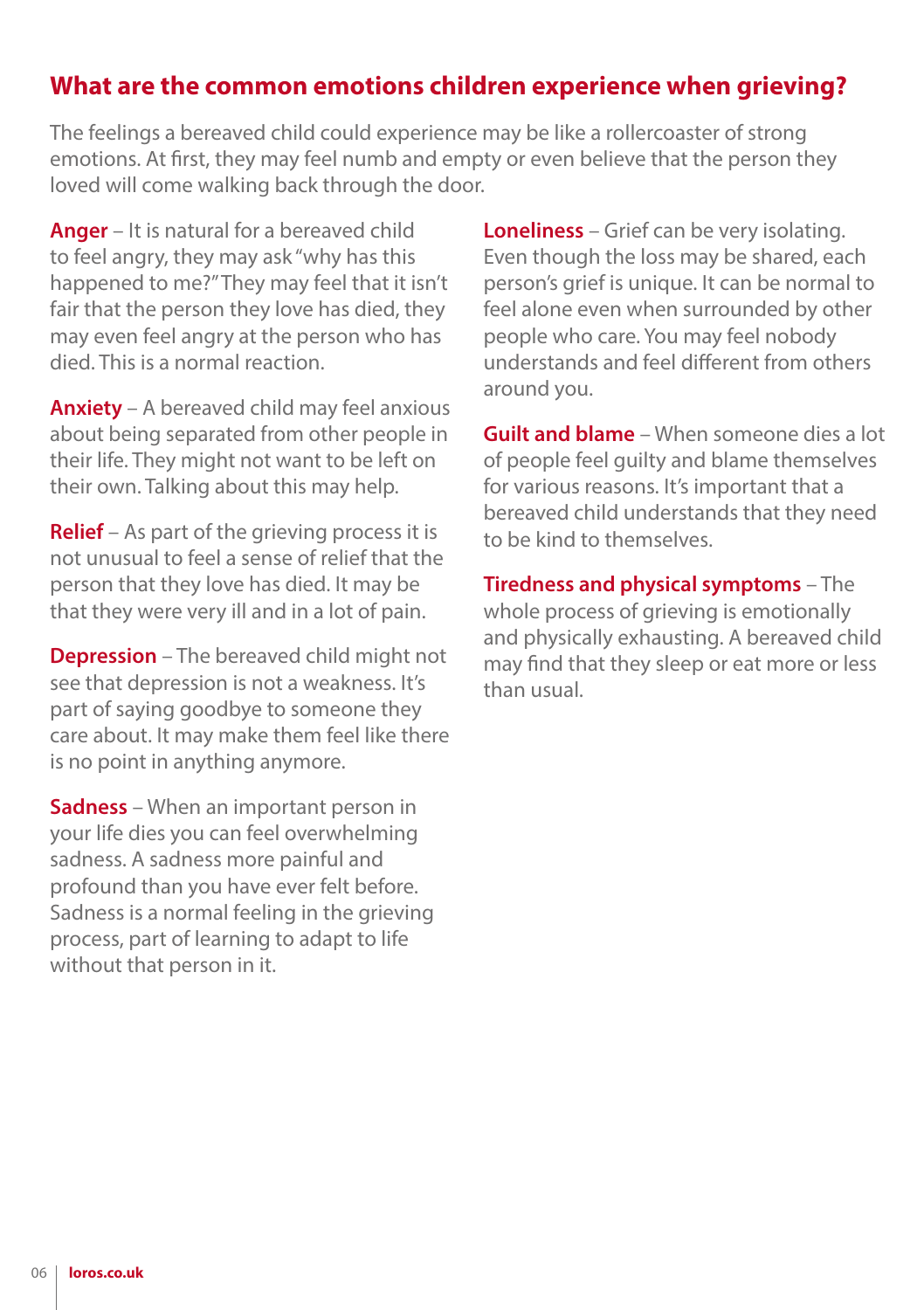# **What are some of the ways that will help children cope?**

**The funeral** – Funerals play an important role in the grieving process. They let everyone remember and say goodbye to the person who has died. They are a time when family and friends can come together to share their memories and support one another. If a child has never been to one before and they don't know what to expect, it may help for them to talk to somebody about it.

**Remembering** – It's natural to spend a lot of time remembering the person who has died. These memories may be painful at first. It sometimes helps a bereaved child to write about the person who has died or make a memory box containing items such as letters and photos. This can help them at the time, and will become a treasured possession in the future.

**Good and bad days** – A child who has lost a loved one will probably find that they have good and bad days. At first, they will probably find there are more bad days than good, however with time this will change. Encourage them not to feel guilty when they have a good day. Special occasions such as birthdays can be a particularly difficult time and it would be helpful to see how they would like to mark those days.

**Friends** – Some of the child's friends may find it difficult to talk to them at first. They may be worried that they will upset their friend and won't know what to say. If possible, speak with the child's closest friends and invite them to come to you if they have any questions or want to know what to say or how to help.

### **What activities can we do in school to support the child / young person?**

It is important that children and young people gain a clear understanding of what happened to the person who died. Younger children may appreciate using dolls, model figures or puppets to tell the story. Older children may prefer to use paper and pens, it can help them to tell what happened if they break the story into five or so pieces.

- What was life like before they died?
- What happened just before they died?
- How did they die? What happened?
- What happened immediately afterwards?
- What is life like now?